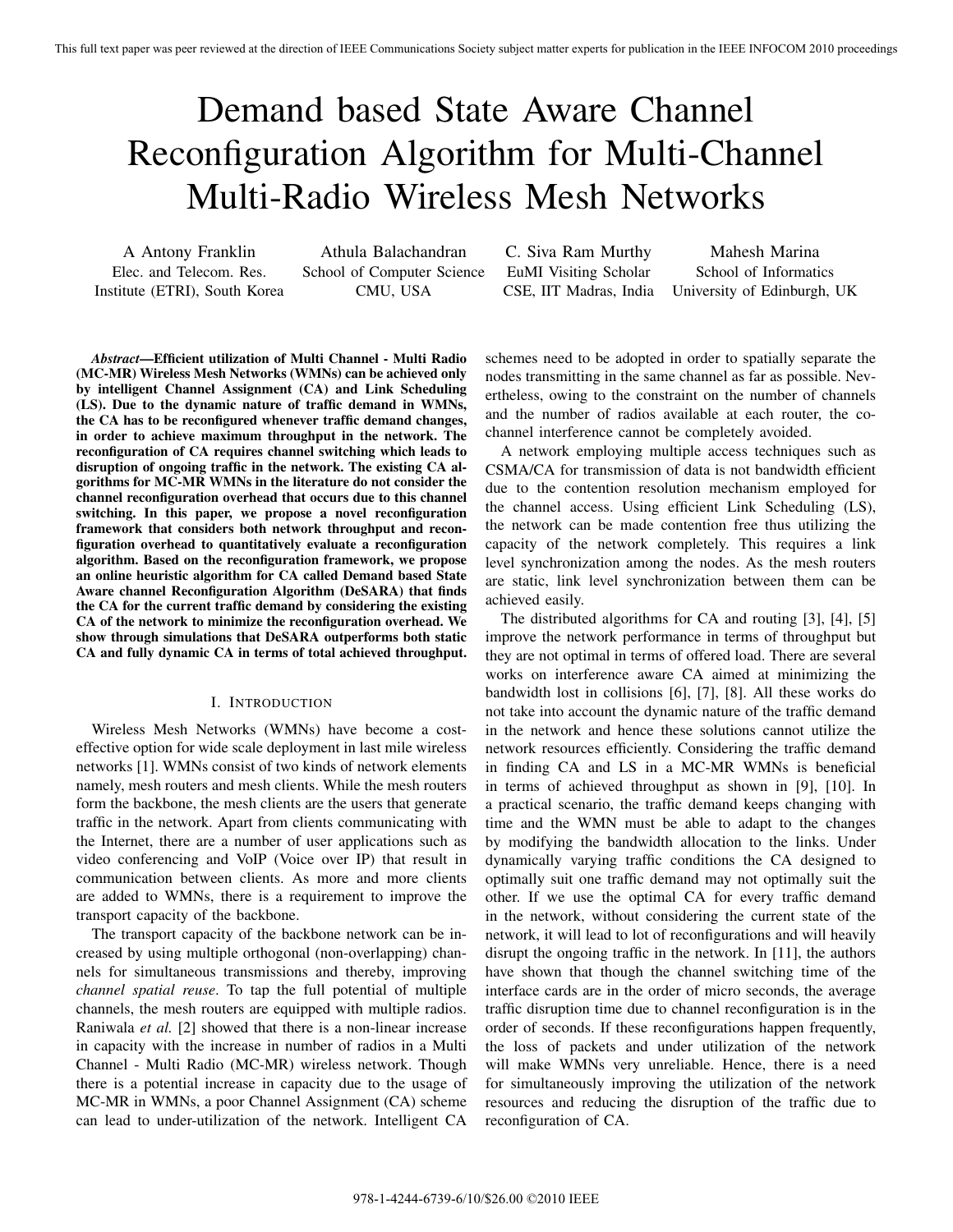To the best of our knowledge, none of the works in the literature considers the reconfiguration overhead in CA. In this work, we propose a novel reconfiguration framework to quantitatively evaluate a reconfiguration algorithm and show the significance of reconfiguration overhead in CA. This reconfiguration framework considers both the achieved throughput and the reconfiguration overhead to quantify the performance of a reconfiguration algorithm. We also present an online heuristic algorithm called Demand based State Aware channel Reconfiguration Algorithm (DeSARA) for dynamically reconfiguring the CA under varying traffic conditions. We show the performance of DeSARA in different network and traffic scenarios using simulations.

# II. SYSTEM MODEL AND ASSUMPTIONS

In this paper, we limit our study to the mesh routers which form the backbone. Hereafter, the term node is used to refer to a mesh router. Similarly, we use the terms traffic matrix and traffic demand interchangeably throughout this paper.

## *A. Network Model*

The network is represented in the form of an *undirected graph*  $G = (\mathcal{V}, \mathcal{E})$ , where  $\mathcal{V} = \{n_1, n_2, \dots, n_V\}$  represents the set of nodes in the network and  $\mathcal E$  represents the set of wireless links. G represents the topology of the network, having all *potential* transmission links represented by edges. Each node  $n_i$  has  $K_{n_i}$  radios installed in it. These radios can operate simultaneously independent of each other. Logically, to operate them simultaneously, they need to be tuned to *orthogonal* channels. We assume that  $C = \{c_1, c_2, \ldots, c_C\}$ be the set of orthogonal channels available in the network and their individual maximum capacity as C*max*. We denote by V, E, and C the cardinality of the sets  $V$ ,  $E$ , and  $C$ , respectively. Note that if  $C < max(K_n)$ , then some radios can not be used, hence we assume that  $C > max(K_n)$ . The number of available orthogonal channels depends on the radio frequency spectrum used. IEEE 802.11a and IEEE 802.11g support 12 and 3 orthogonal channels, respectively. An edge  $e \in \mathcal{E}$  exists between a node pair i, j iff the nodes i and j are in the transmission range of each other. The assumption of an undirected graph implies that the transmission range of the radios is equal. There are a total of  $T$  slots for transmission and the links must be scheduled to transmit in these slots. We denote the slot schedules by  $X_{e,c}^t \in \{0,1\}$ .  $X_{e,c}^t = 1$  if an edge  $e \in \mathcal{E}$  is assigned a slot  $t \in \{1, 2, ..., T\}$  in the channel  $c \in \mathcal{C}$ . Let  $F_G$  be the *Conflict Graph* of G. Each edge  $e$  in  $G$  is represented by a node  $m_e$  in  $F_G$ . An edge exists between nodes  $m_e, m_{e'}$  in  $F_G$  if  $e, e' \in \mathcal{E}$  in G interfere with each other (based on the interference model considered). The adjacency matrix representation of the graph  $F_G$  is called as Link Interference Matrix (*LIM*) [7]. *LIM<sub>e,e'</sub>* denotes if edges e and  $e'$  interfere or not. We define a binary vector  $W_{e,c}$  to denote the channel assignment at edges. W*e,c* is 1 if channel c is assigned to the edge e. Similarly, we define a binary vector  $Y_{n,c}$  to denote the channel assignment at nodes.  $Y_{n,c}$  is 1 if channel  $c$  is assigned to one of the radios of node  $n$ .

# *B. Traffic Model*

The traffic demand is modeled as a matrix  $T$  in which each entry  $t_{ij}$  represents the traffic (data rate) between the node pair  $i, j$ . We assume that a source-destination pair (node pair) can transmit data in more than one alternate path simultaneously and that the traffic is *infinitely divisible*. The alternate paths between every source-destination pair, discovered by the routing algorithm, are given by  $f_{ij,k}^e \in \{0,1\}$  where  $i, j \in \mathcal{V}$ ,  $e \in \mathcal{E}$ , and k denotes the  $k^{th}$  path between node pair i, j. If the  $k<sup>th</sup>$  path between node pair  $i, j$  passes through the edge  $e$  then the variable  $f_{ij,k}^e = 1$  else  $f_{ij,k}^e = 0$ . The *throughput* between node pair *i*, *j* (denoted by  $x_{ij}$ ) is given by  $\sum_{k} x_{ij,k}$  where  $x_{ij,k}$  is the achieved throughput on the  $k^{th}$  path between node pair  $i, j$ . The alternate paths are precomputed by k-shortest paths algorithm [12].

## *C. Assumptions*

We assume the existence of a *traffic profiler* at every mesh node that observes the current traffic (data rate) for each destination in the network at a fixed interval and communicates the information to a centralized agent [6]. We also assume that link level synchronization exists among the nodes. Due to the static nature of the WMNs and the presence of a centralized agent, link level synchronization can be achieved easily. Many works in WMNs have assumed the existence of link level synchronization among the nodes [4], [9].

## *D. Reconfiguration Framework*

The network utilization after a reconfiguration due to the arrival of a traffic matrix can be captured by the achieved throughput  $(Tp)$  and is represented by  $Tp = \sum \sum$  $\sum_{1\leq i < j \leq V} x_{ij}$ .

Let  $Pr_{ij,k}$  = 1 if an edge on the  $k^{th}$  path between nodes  $i, j$  is reconfigured, otherwise  $Pr_{ij,k} = 0$ . Then the reconfiguration overhead  $(R)$ , which is the sum of flows that are disrupted due to a reconfiguration, is represented by  $\mathcal{R} = \sum \sum$ 1≤*i,j*≤*V*  $\sum_{k} Pr_{ij,k} \times x_{ij,k}.$ 

Let  $\alpha$  denote the time between arrival of two successive traffic matrices and  $\beta$  denote the time required to successfully complete a reconfiguration. The values of  $\alpha$  and  $\beta$  can be obtained from the underlying network. The value of  $\alpha$  solely depends on the kind of network traffic generated by the users. Whereas the value of  $\beta$  depends on factors such as the kind of hardware used (the switching time of the radios) and the mechanism used to transmit the reconfiguration information to the nodes. Then the amount of effective data transfered (EDT) by a reconfiguration algorithm for a traffic demand can be measured by  $EDT = (\alpha \times Tp - \beta \times R)$ .

# III. ONLINE RECONFIGURATION ALGORITHM

In this section, we propose a reconfiguration algorithm called Demand based State Aware channel Reconfiguration Algorithm (DeSARA) for dynamic adaptation to changing traffic demands. For every  $\alpha$  units of time, DeSARA finds a new CA and LS for the current traffic demand considering the existing state (CA) of the network. The main objective of DeSARA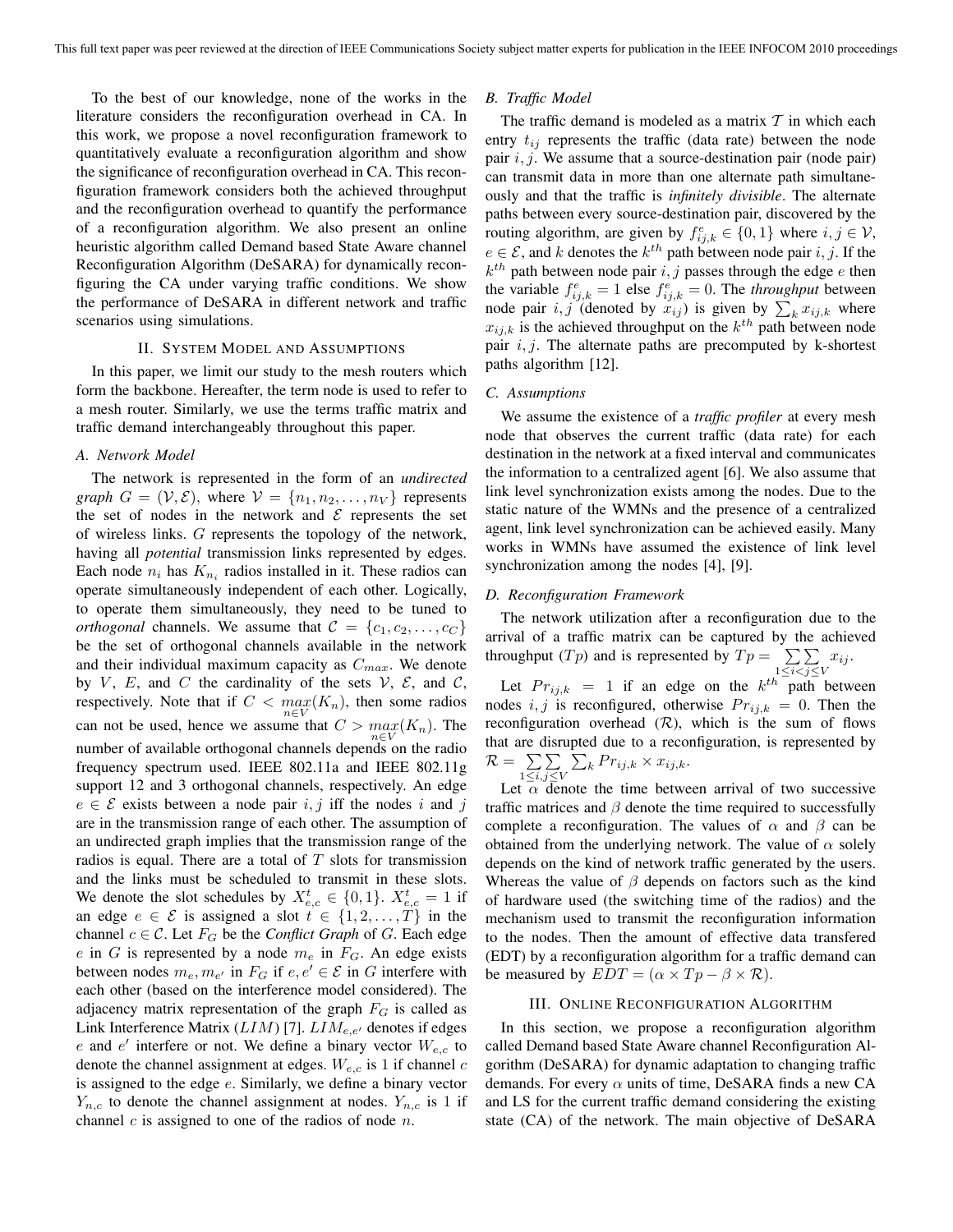14:<br>15:

16: 17: **if** -

is to increase the total achieved throughput of the network by minimizing the reconfiguration overhead. DeSARA consists of three major steps namely Channel Assignment (CA), Link Scheduling (LS), and Flow Allocation (FA).

# *A. Channel Assignment*

As mentioned earlier, the routing algorithm gives a set of alternate paths that are represented by the binary variables  $f_{ij,k}^e$ . Now, we have to find the amount of traffic that can be sent in each of these paths between every source-destination pair. The optimal flow allocation on these paths can be done only after CA and LS. But the CA is highly dependent on the FA. This leads to a cyclic inter-dependency between CA and FA. We break this inter-dependency by assigning probabilities to the routes (lower hop count must be given higher probability) which denote the likelihood of a particular route to be included in the final route selection. We represent the hop count of  $k^{th}$  path between i, j pair as  $HopCount_{ij,k}$ .

The probabilities  $P_{ijk}$  assigned to the paths are as follows:

$$
\mathcal{P}_{ij,k} = \frac{\rho_{ij,k}}{\sum_{k'} \rho_{ij,k'}}, \text{ where } \rho_{ij,k} = \frac{1}{HopCount_{ij,k}} \quad (1)
$$

Based on these probabilities the expected load on each path and the expected load on each edge can be calculated as follows:

$$
Exp_{Path}(ij,k) = \mathcal{P}_{ij,k} \times t_{ij}
$$
 (2)

$$
Exp(e) = \sum_{1 \le i < j \le V} \sum_{k} (f_{ij,k}^e \times Exp_{Path}(ij,k)) \quad (3)
$$

We define another useful quantity  $Exp_{Reg}(e)$  for each edge  $e \in \mathcal{E}$  which captures the expected load in the interference region of edge e. This consists of the expected load on edge e and on all the edges  $e' \in \mathcal{E}$  that could potentially interfere with edge  $e$ .

$$
Exp_{Reg}(e) = Exp(e) + \sum_{e' \in \mathcal{E}} (LIM_{e,e'} \times Exp(e')) \quad (4)
$$

The effective data transmitted on an edge e during  $\alpha$  units of time if it is assigned channel  $c$  is as follows:

If there is no reconfiguration

$$
EffectData(e, c) = \frac{\alpha \times C_{max} \times Exp(e)}{Exp_{Chan}(e, c)}
$$
(5)

else if there is reconfiguration  $EffectDate, c)$ 

$$
= \frac{\alpha \times C_{max} \times Exp(e)}{Exp_{Chan}(e, c) + Exp(e)} - \beta \times Reconf(e) \tag{6}
$$

where  $Exp_{Chan}(e, c)$  is the expected load on channel c at edge e (i.e., sum of the expected loads on edges in the interference region of edge e which are assigned channel c).  $Reconf(e)$ is the total amount of flow that will be affected if this edge is assigned a new channel and is given by

$$
Reconf(e) = \sum_{1 \le i,j \le V} \sum_{k} x_{ij,k}^{old} \times f_{ij,k}^{e},
$$

# **Algorithm 1** Channel Assignment Algorithm

- 1: **Input:** A Graph  $G = (\mathcal{V}, \mathcal{E})$ ,  $Exp(e)$ ,  $Exp_{Reg}(e)$ , for each link  $e \in \mathcal{E}$  and  $W_{e,c}^{curr}$  - the existing channel assignment<br>Output: The New Channel Assignment for
- 2: **Output:** The New Channel Assignment for edges,  $W_{e,c}^{new}$ <br>3: Set  $W_{e,c}^{new}$   $\leftarrow$  0  $\forall e \in \mathcal{E}, c \in \mathcal{C}$  /\*Initialize the
- $\overline{e}$  *ce* the  $W_{e,c}^{new}$  variables \*/ 3: Set  $W_{e,c}^{new} \leftarrow 0 \quad \forall e \in \mathcal{E}, c \in \mathcal{C}$  /\**Initialize the*  $W_{e,c}^{new}$ <br>4: Let  $\mathcal{E}' \leftarrow \mathcal{E}, \text{SatNodes} \leftarrow \Phi$
- 4: Let  $\mathcal{E}'^{\circ}$
- 5: while  $\mathcal{E}'$  is not empty **do**
- 6: **if**  $SatNodes$  is empty **then**<br>
7: Find the edge  $e \in \mathcal{E}'$  in *G* with largest  $Exp_{Reg}(e)$ . In case of a tie choose the one with high *Exp*(*e*).
- 8: Find the  $Exp_{Chan}(e, c)$  at edge *e*<br>9. Find the *EffecData(e, c*) for each
- 9: Find the  $EffectData(e, c)$  for each channel at edge *e* 10: Choose *c* with the maximum  $EffectData(e, c)$ . In cas
	- Choose  $c$  with the maximum  $EffectData(e, c)$ . In case of tie choose  $c$
- with minimum  $Exp_{Chan}(e, c)$ .<br>
11:  $c_x \leftarrow c, W_{e,c_x} \leftarrow 1, \mathcal{E}' \leftarrow \mathcal{E}' \{e\}$  /\*Assign channel  $c_x$  to  $e^{*\prime}$ <br>
12:  $Y_{i,c_x} \leftarrow 1, Y_{j,c_x} \leftarrow 1$  where  $e = (i, j)$  /\*Assigning the<br>
chosen channel to the incident nodes \*/
- 13: /\**Check for saturation of radios on the incident nodes*\*/

14: if 
$$
\sum_{c'=1}^{C} Y_{i,c'} = K_i
$$
 then  
15:  $SatNodes \longleftarrow SatNodes \cup \{i\}$ 

end if 
$$
\sum_{\substack{c'=1 \ SatNodes \ \text{of } S}}^{C} Y_{j,c'} = K_j \text{ then}
$$

18: 
$$
Sat\overrightarrow{N}odes \longleftarrow Sat\overrightarrow{S}at\overrightarrow{N}odes \cup \{j\}
$$

19: **end if**<br>20: **else**  ${Sa}$ 

20: **else** {*SatNodes* is not empty}<br>21: /\**Assign the remaining edges* <sup>2\*</sup> Assign the remaining edges of the currently saturated nodes with the last *channel chosen* \*/

| 22: | while $SatNodes$ is not empty do                                                              |
|-----|-----------------------------------------------------------------------------------------------|
| 23: | Set $i \leftarrow GetOneElement(SatNodes)$                                                    |
| 24: | Construct $UnassignedEdges(i) = \{e e \in \mathcal{E}, i \in Inc(e),\}$                       |
|     | $W^{new}_{e,c} = 0 \; \forall c \in \mathcal{C}$                                              |
| 25: | for all $e \in UnassignedEdges(i)$ do                                                         |
| 26: | $\frac{1}{2}$ Assign the last assigned channel $c_x$ to the other edges*/                     |
| 27: | $W_{e,c_x}^{new} \leftarrow 1, SatNodes \leftarrow SatNodes - \{e\}, Y_{i,c_x} \leftarrow 1,$ |
|     | $Y_{i, c, r} \leftarrow 1$ where $e = (i, j)$                                                 |
| 28: | /*Check if the other incident node is saturated*/                                             |
| 29: | if $\sum_{c'=1}^{C} Y_{i,c'} = K_j$ then                                                      |
| 30: | $SatNodes \longleftarrow SatNodes \cup \{i\}$                                                 |
| 31: | end if                                                                                        |
| 32: | end for                                                                                       |
| 33: | $SatNodes \leftarrow SatNodes - \{i\}$                                                        |
| 34: | end while                                                                                     |
| 35: | end if                                                                                        |
|     | 36: end while                                                                                 |

where  $x_{ij,k}^{old}$  is the existing traffic on the  $k^{th}$  path between node pair  $i, j$ .

The CA algorithm is given in Algorithm 1 whose computational complexity is  $O(E^2C)$ . The underlying logic of our CA algorithm is to try to minimize the co-channel interference among edges with high expected load.

We construct a set  $\mathcal{E}'$  which is initialized to  $\mathcal{E}$  and a set SatNodes which is initialized to empty. As the edges are assigned channels, they are removed from the set  $\mathcal{E}'$ . This is repeated until  $\mathcal{E}'$  is empty (*i.e.*, all the edges are assigned a new channel). For channel assignment, we choose the edge *e* with the highest  $Exp_{Req}(e)$ . In case of a tie, we choose the edge with the highest expected load. The reason for using  $Exp_{Req}(e)$  as a criterion for choosing edge is that, it represents the edge with the highest potential to interfere with other edges. After choosing an edge for channel assignment, we assign a channel with the highest value of  $EffectData(e, c)$  to that edge. In case of a tie, the channel with least value of  $Exp_{Chan}(e, c)$  will be chosen. Once the channel is assigned to an edge, the last radio in either or both incident nodes may be utilized and the node(s) is(are) called saturated. We add a saturated node to the set SatNodes. In any iteration, if the  $SatNodes$  is non empty, then there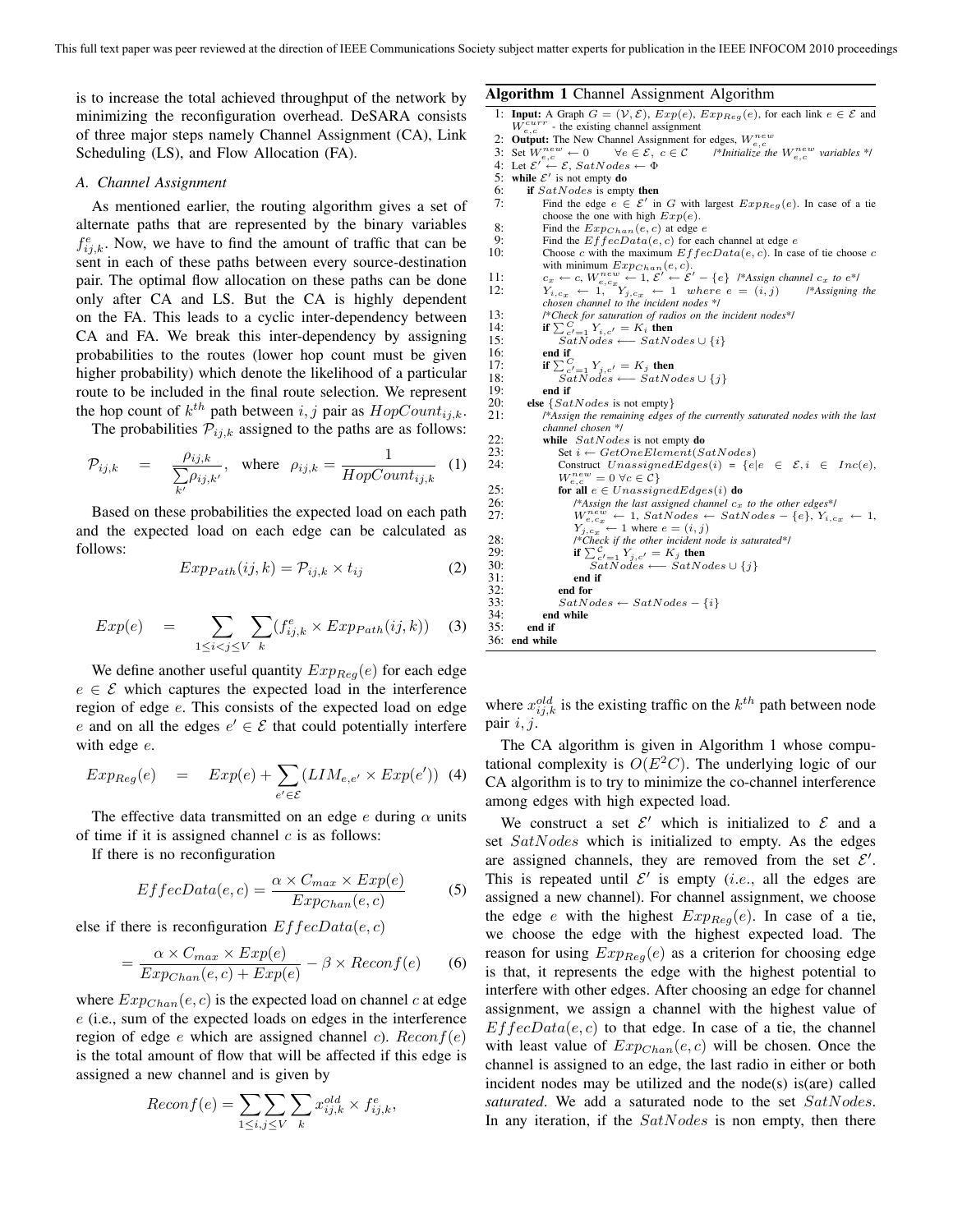are some nodes that became *saturated* in the previous step. The links incident on these saturated nodes that are yet to be assigned a channel, cannot be assigned a new channel due to the lack of a radio. So, the last assigned channel (in the previous iteration, which led to the saturation of the node) is then assigned to all those links.

## *B. Link Scheduling*

Once the channels are assigned for current traffic demand, LS must be done for efficient resource sharing. We provide a greedy heuristic algorithm for the LS. The slots must be allotted in such a way that any two interfering links sharing a common channel must not be given the same slot. Hence, the total of  $T$  slots must be divided among the interfering links sharing the same channel. The division can be made on the basis of expected loads calculated for each edge. We calculate a tentative fraction of slots that needs to be provided to each edge in the following manner:

$$
Frac(e) = \frac{Exp(e)}{\sum_{e' \in \mathcal{E}} (LIM_{e,e'} \times W_{e',c} \times Exp(e'))}, \quad (7)
$$

where  $e \in \mathcal{E}$ ,  $c \in \mathcal{C}$ , and  $W_{e,c} = 1$ 

#### **Algorithm 2** Link Scheduling

- 1: **Input:**  $LIM$ ,  $W_{e,c}^{new}$ ,  $Frac(e)$ ,  $T$  and conflict graph  $F_G$ <br>
2: **Output:** The slot schoolules  $X^t$
- 
- 2: **Output:** The slot schedules,  $X_{e,c}^{t}$ <br>3: Sort the edges in the decreasing order of the interference degree in their conflict graph  $F_G$ . Let  $(e_1, e_2, \ldots, e_E)$  denote the sorted order
- 4: **for**  $i = 1$  to *E* **do**<br>5:  $N(e_i) = ceil$  $N(e_i) = \text{ceil}(T \cdot \text{Frac}(e_i))$ , the maximum number of time slots  $e_i$  will be active

6: Let  $e_i = (u, v)$ . *allocated*  $\leftarrow 0$ ,  $t \leftarrow 0$ .<br>7: Let  $c \in \mathcal{C}$  be the channel allocated to edge  $\epsilon$ 7: Let  $c \in C$  be the channel allocated to edge  $e_i$ <br>8: while allocated  $\leq N(e_i)$  and  $t \leq T$  do 8: **while**  $allocated \leq N(e_i)$  and  $t \leq T$  **do**<br>9: **if**  $X_{e',c}^t = 0$   $\forall e' \in \mathcal{E}$  and  $LIM_{e,e'} = 1$  **then**<br>0: **if**  $X_{e',c}^t = 1$  allocated  $\vdash$   $\vdash$   $\vdash$ 

10:  $X_{e,c}^t \leftarrow 1$ *, allocated* + +*, t* + + + 11

$$
11: \qquad \qquad end if
$$

- 12: **end while**
- 13: **end for**

The number of slots can be calculated by  $N(e) = \lceil T \times$  $Frac(e)$ . Since we use a ceiling function, this indicates the maximum number of slots that can be alloted to link e. Our LS algorithm is presented in Algorithm 2 and its computational complexity is  $O(ET)$ . The edges are sorted in the descending order of their interference degree in their conflict graph F*G*. We start allotting slots to the edge with the highest degree. For each edge  $e$ , we check its interfering edges for free slots and assign them to the current edge  $e$ . This process continues until slots are alloted to all the edges.

# *C. Flow Allocation*

Now, we need to do flow allocation in order to decide the amount of traffic to be sent on each of the alternate paths that are provided by the routing algorithm. The capacity  $Cap(e)$ of an edge is the total available bandwidth alloted to the edge by LS and is given by

$$
Cap(e) = \sum_{c \in \mathcal{C}} \sum_{t \in \{1, 2, \dots, T\}} \frac{X_{e,c}^t}{T} \times C_{max} \tag{8}
$$

At each edge e, we find the bandwidth share for each flow passing through that edge using the expected load on each path given in Eq. 2.

$$
Share(e, i, j, k) = \frac{Exp_{Path}(i, j, k)}{Exp(e)} \times Cap(e) \tag{9}
$$

The bottleneck capacity ( $Bottleneck(i, j, k)$ ) on a path k for a source-destination pair  $i, j$  is the minimum of residual capacities of all the edges in path  $Path(i, j, k)$ . Based on this Bottleneck $(i, j, k)$ , the required bandwidth for each flow is alloted to all the edges on that path. Once the bandwidth is alloted to the flows in each edge, there may be unalloted bandwidth available between a source-destination pair  $i, j$ . This can be calculated by  $t_{ij} - AllocatedFlow_{ij}$ . The augmenting paths for each source-destination pair  $i, j$  can be used to find the unallocated bandwidth.

$$
AugPaths_{ij} = \{ < ij, k > | \\
 & f_{ij,k} = 1 \land Bottleneck(ij,k) > 0\} \tag{10}
$$

The remaining bandwidth is alloted to source-destination pairs that can accommodate more traffic. The flow allocation algorithm is given in Algorithm 3 and its computational complexity is  $O(E^2V^2)$ .

# **Algorithm 3** Flow Allocation

|     | 1: <b>Input:</b> The slot allocation $X_{e,c}^t$ from the link scheduling algorithm<br>2: <b>Output</b> : The flow allocation between each node $\text{AllotedFlow}_{ij}$ |
|-----|---------------------------------------------------------------------------------------------------------------------------------------------------------------------------|
|     | 3: Calculate the capacity $Cap(e)$ of each edge from $X_{e,c}^t$                                                                                                          |
|     | 4: Calculate the share of each flow on each of the edge $Share(e, i, k)$                                                                                                  |
| 5:  | Initialize Residual Capacity $ResCap_e$ of each edge to $Cap(e)$                                                                                                          |
|     | 6: Let $\mathcal{E}' \leftarrow \mathcal{E}$                                                                                                                              |
|     | 7: while $\mathcal{E}'$ is not empty do                                                                                                                                   |
| 8:  | Find the edge $e \in \mathcal{E}'$ in G with highest $Exp(e)$ .                                                                                                           |
| 9:  | $Flow \textit{Allocable} \leftarrow min(\textit{Share}(e, i, k), t_{ij}, \textit{Bottleneck}(i, k))$                                                                      |
|     | 10: /*Updating the residual capacity of the edge and the flow allocated*/                                                                                                 |
| 11: | $ResCap_e \leftarrow ResCap_e - FlowAllocable$                                                                                                                            |
| 12: | $\textit{AllocatedFlow}_{ij} \leftarrow \textit{AllocatedFlow}_{ij} + \textit{FlowAllocable}$                                                                             |
| 13: | end while                                                                                                                                                                 |
| 14: | $/*$ Find if there are any augmenting paths*/                                                                                                                             |
| 15: | $AugPathSet \leftarrow \{ \langle i, j \rangle   \exists AugPaths_{i,j} \wedge t_{ij} - AllocatedFlow_{ij} \rangle$                                                       |
|     | 0}                                                                                                                                                                        |
| 16: | while $AugPathSet$ is not empty do                                                                                                                                        |
| 17: | Find tuple $\langle i, j \rangle$ in $AugPathSet$ with maximum $t_{ij}$                                                                                                   |
|     | $\mathit{AllocatedFlow}_{ii}$                                                                                                                                             |
| 18: | while $\exists$ an element $\langle i j, k \rangle$ in $AugPaths_{ij}$ do                                                                                                 |
| 19: | $\mathit{AllotedFlow}_{ij} \leftarrow \mathit{AllotedFlow}_{ij} + \mathit{Bottleneck}(ij, k)$                                                                             |
| 20: | $\forall e \in Path(ij,k)$ ResCap <sub>e</sub> $\leftarrow$ ResCape – Bottleneck(ij, k)                                                                                   |
| 21: | end while                                                                                                                                                                 |
| 22: | $AugPathSet \leftarrow AugPathSet - tuple < ij>$                                                                                                                          |
| 23: | end while                                                                                                                                                                 |

### IV. SIMULATION RESULTS

In this section, we study the performance of our proposed online reconfiguration of CA and LS algorithm (DeSARA) using simulations. We compare DeSARA with *Static Channel Assignment (SCA)* and *Dynamic Channel Assignment (DCA)* to show the importance of considering current CA in channel reconfiguration. In SCA, we use the distributed channel assignment algorithm SAFE (Skeleton Assisted partition FrEe) [3] to find the channel assignment for the network and use the link scheduling and flow allocation algorithms proposed for DeSARA. SAFE is a load unaware channel assignment algorithm which finds a feasible channel assignment ensuring the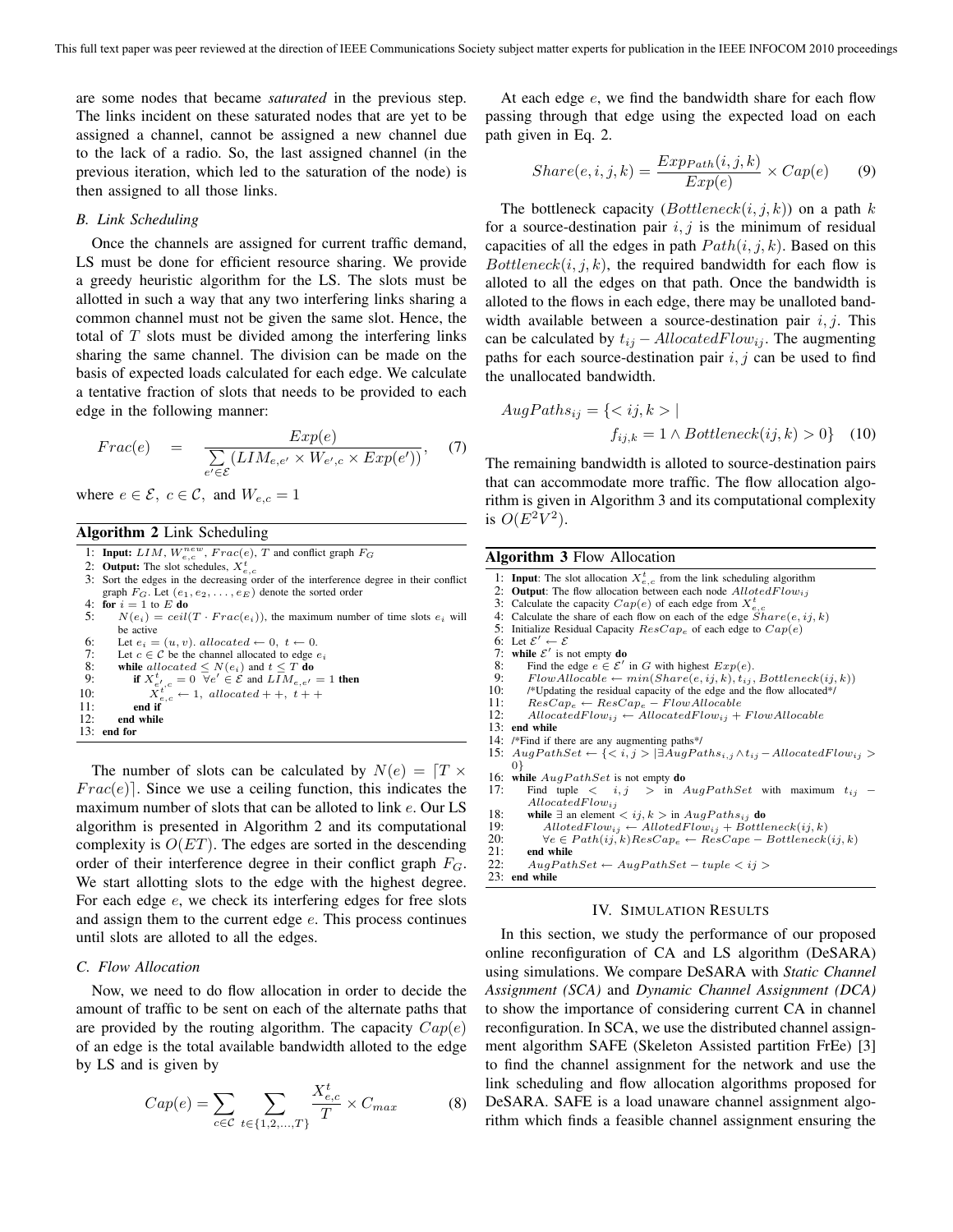connectivity of the network. In DCA, we use the same channel reconfiguration algorithm in DeSARA without considering the reconfiguration overhead while choosing the best channel. So, we calculate the  $EffectData(e, c)$  based on Eqn. 5 for all the channels.

# *A. Generation of Traffic Sequences*

As the correlation between successive traffic demands affects the performance of reconfiguration algorithms, we propose a traffic generation model to generate correlated traffic matrices. We generate a traffic sequence by initially generating a random traffic matrix and then generate the subsequent traffic matrices in the following manner:

- $\rho_1 \in [0,1]$  fraction of flows (randomly chosen among  $V_2$  flows) are changed in subsequent traffic matrices.
- The selected flows are perturbed by a fraction  $\rho_2 \in [0, 1]$ from their previous value.

The set of traffic matrices generated in this manner exhibit some correlation between consecutive traffic matrices. Lower values of  $\rho_1$  and  $\rho_2$  imply higher correlation between the consecutive traffic matrices. All these traffic matrices are normalized to 1. The *load* of a given traffic demand is the sum of traffic between all the source-destination pairs ( $\sum \sum$  $\sum_{1\leq i < j \leq V} L_{ij}$ ). So, the traffic sequence for a specific load is obtained by generating a traffic sequence as mentioned above and scaling

each of the traffic matrices to the required value of load.

#### *B. Simulation Parameters*

We study the performance of our proposed online heuristic algorithm in two different network topologies namely, a regular topology ( $7 \times 7$  grid with 150m between nodes in vertical and horizontal direction) and a random topology (50 nodes uniformly placed in  $1000m \times 1000m$  terrain). The transmission range of each node is set to  $200m$ . The topology of the network is formed by adding an edge between two nodes iff they are in the transmission range of each other. The  $LIM$  is generated using the protocol interference model. We generate 5 paths of the least hop count between any two node pairs in the network using the multi-path routing algorithm given in [12]. The various parameters that are relevant to the simulation are given in Table I. The simulation results are obtained for 15 different runs and plotted with a confidence level of 95%.

TABLE I PARAMETERS USED IN THE SIMULATION

| Parameter                    | Value                | Parameter               | Value   |
|------------------------------|----------------------|-------------------------|---------|
| Number of Radios $(K)$       | 2 (Grid), 5 (Random) | Number of Slots         | 30      |
| Number of Channels $(C)$     | 3 (Grid), 6 (Random) | <b>Traffic Matrices</b> | 300     |
| Channel Capacity $(C_{max})$ | 11 Mbps              | $\rho_1, \rho_2$        | 0.3.0.3 |
| $\alpha$                     | 100secs              |                         | 1 sec   |

### *C. Throughput with Traffic Matrices*

To show that the reconfiguration algorithm reduces the overhead, we measured both throughput and reconfiguration overhead for each traffic matrix in regular topology and is shown in Fig. 1 and Fig. 2, respectively. It is clear from Fig. 1 that the throughput achieved by DCA, and DeSARA is significantly higher compared to that of SCA. This is due to the fact that the SCA does not consider the current traffic demand. It shows the importance of considering the traffic demand in CA. Fig. 2 shows that the reconfiguration overhead is reduced significantly by DeSARA as it tries to minimize the number of reconfigurations in the network. As DCA does not consider the existing CA and tries to find the best CA for the network, it incurs more reconfiguration overhead. Fig. 3 shows the aggregate data transfered with the traffic matrices. DeSARA performs better than both DCA and SCA.

#### *D. Total Achieved Throughput with Load*

Fig. 4 and Fig. 5 show the total achieved throughput with load in regular and random topologies, respectively. As the offered load increases, the total achieved throughput linearly increases for low load and saturates at higher load. For a given network with a fixed number of radios and channels, DCA and DeSARA are able to achieve higher total throughput than SCA. The state aware reconfiguration algorithm DeSARA performs better than DCA due to the fact that it minimizes the reconfiguration overhead. Both regular and grid topologies show similar performance comparisons between these algorithms. Between the regular and random topology, the regular topology is able to achieve higher total throughput compared to random topology. In our simulation studies, we considered only 2 radios and 3 orthogonal channels for regular grid topology but 5 radios and 6 channels for random topology. The grid topology with less number of radios and channels is able to achieve the same performance as that of the random topology with more number of radios and channels. This shows the effect of topology on total achieved throughput.

# *E. Effect of Correlation between Traffic Matrices*

To study the effect of correlation between traffic matrices, we measured the total achieved throughput for a sequence of 300 traffic matrices with different values of  $\rho_1$  and  $\rho_2$ . With lower values of  $\rho_1$  and  $\rho_2$  there is a higher correlation between consecutive traffic matrices and vice versa. We varied both of them together to change the correlation between consecutive traffic matrices. For each value of  $\rho_1$  and  $\rho_2$ , the total achieved throughput is measured for 15 different runs of all the algorithms in a regular grid topology. From Fig. 6, we can see a reduction in the total achieved throughput as the correlation between consecutive traffic matrices decreases (increase in  $\rho_1$  and  $\rho_2$ ). Here too, we can note that DeSARA performs better than SCA and DCA.

# V. CONCLUSION

For a successful deployment of MC-MR WMNs, the mesh routers should be able to reconfigure according to the changing traffic demands. But, the adaptation to changes in traffic demand requires reconfiguration of CA and LS for the efficient utilization of network resources. The channel switching involved in the reconfiguration of CA, necessitate the need for an efficient reconfiguration algorithm that minimizes the reconfiguration overhead. In this paper, we proposed a framework